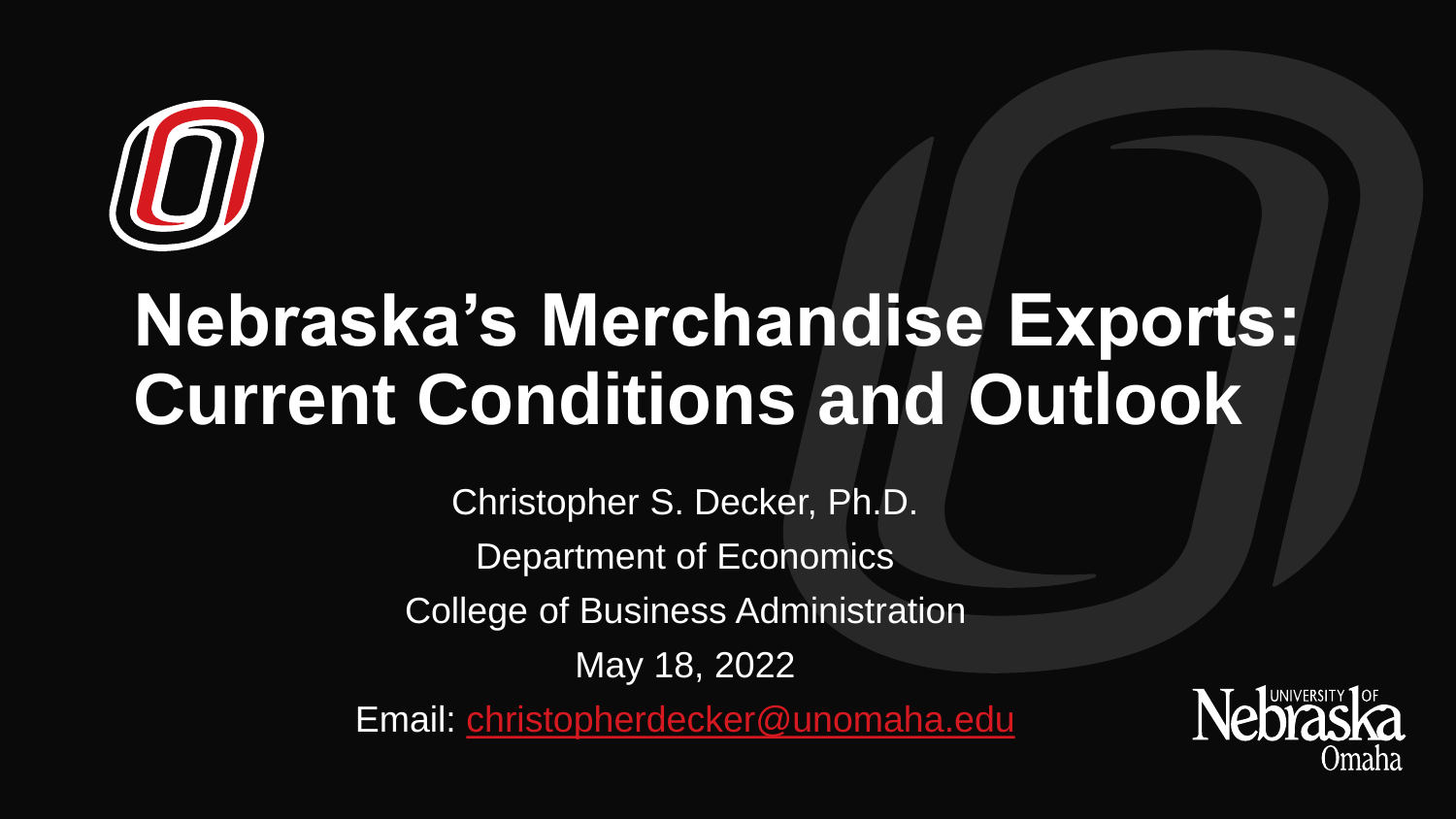#### **Nebraska's Merchandise Exports**

- Rapid Growth between 2002 and 2011
- Stable between 2012-2021





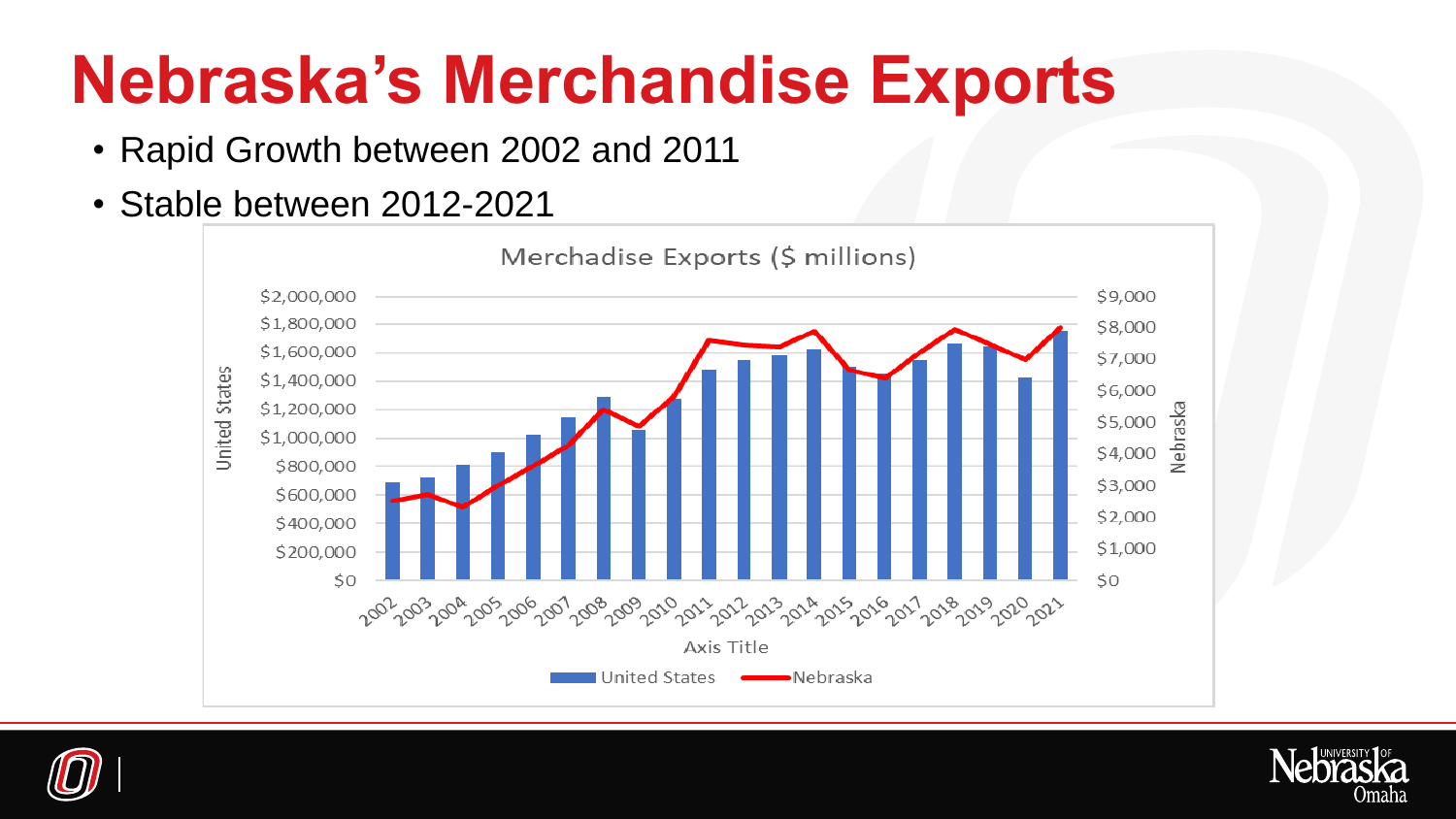# **Export's Contribution to the Economy**

- Growth until 2011
- Decline from 2011 to 2021





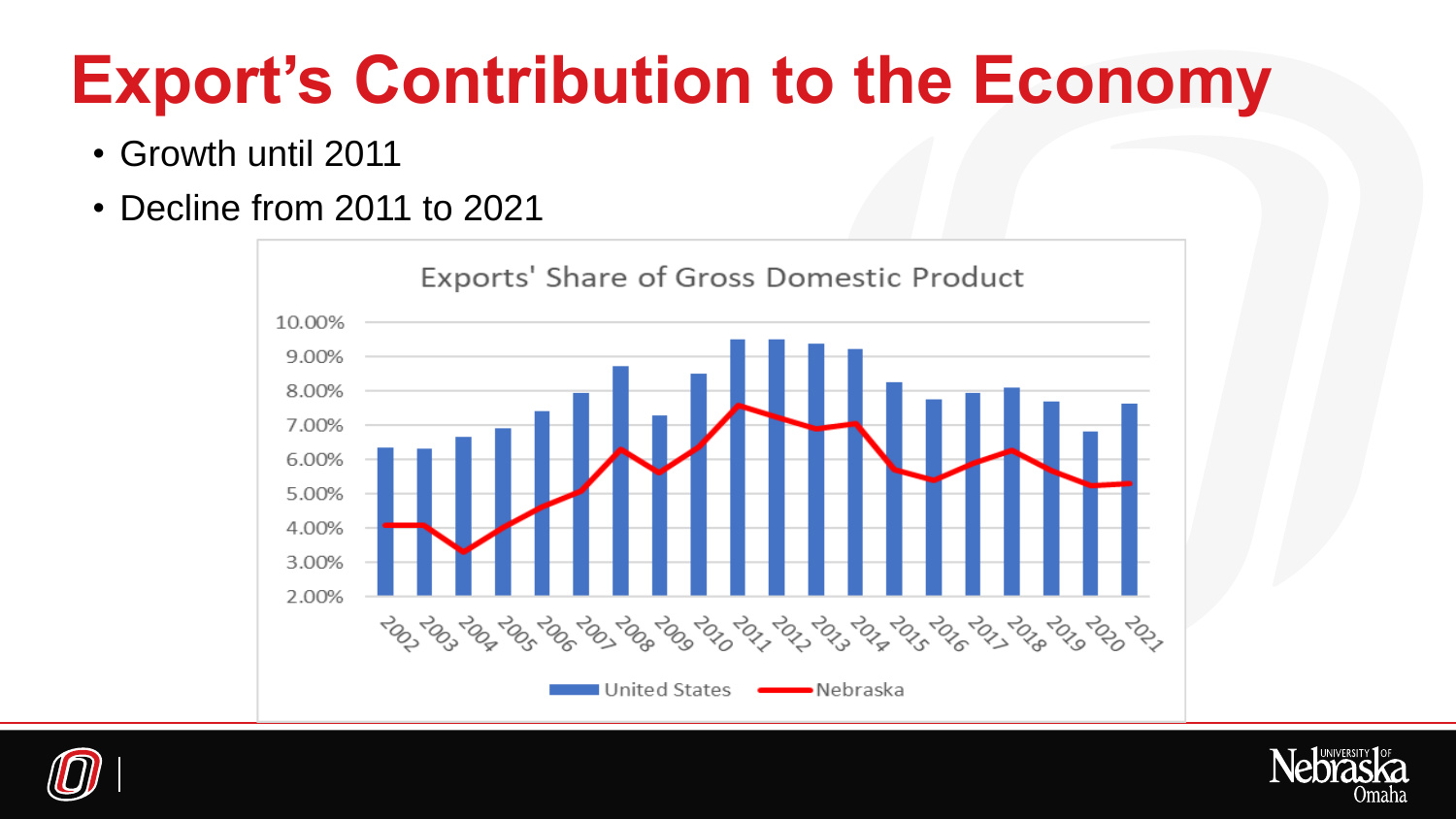#### **Nebraska's Exports Business Cycle**

- Less impacted by recent recessions
- Slower to grow out of recessions

| <b>Recent Recession Experiece</b> |                                      |         |  |  |
|-----------------------------------|--------------------------------------|---------|--|--|
|                                   | Recession   United States   Nebraska |         |  |  |
| 2009                              | $-17.97$                             | $-9.96$ |  |  |
| 2010                              | 21.06                                | 19.46   |  |  |
| 2020                              | $-13.26$                             | $-6.43$ |  |  |
| 2021                              | 23.09                                | 14.60   |  |  |



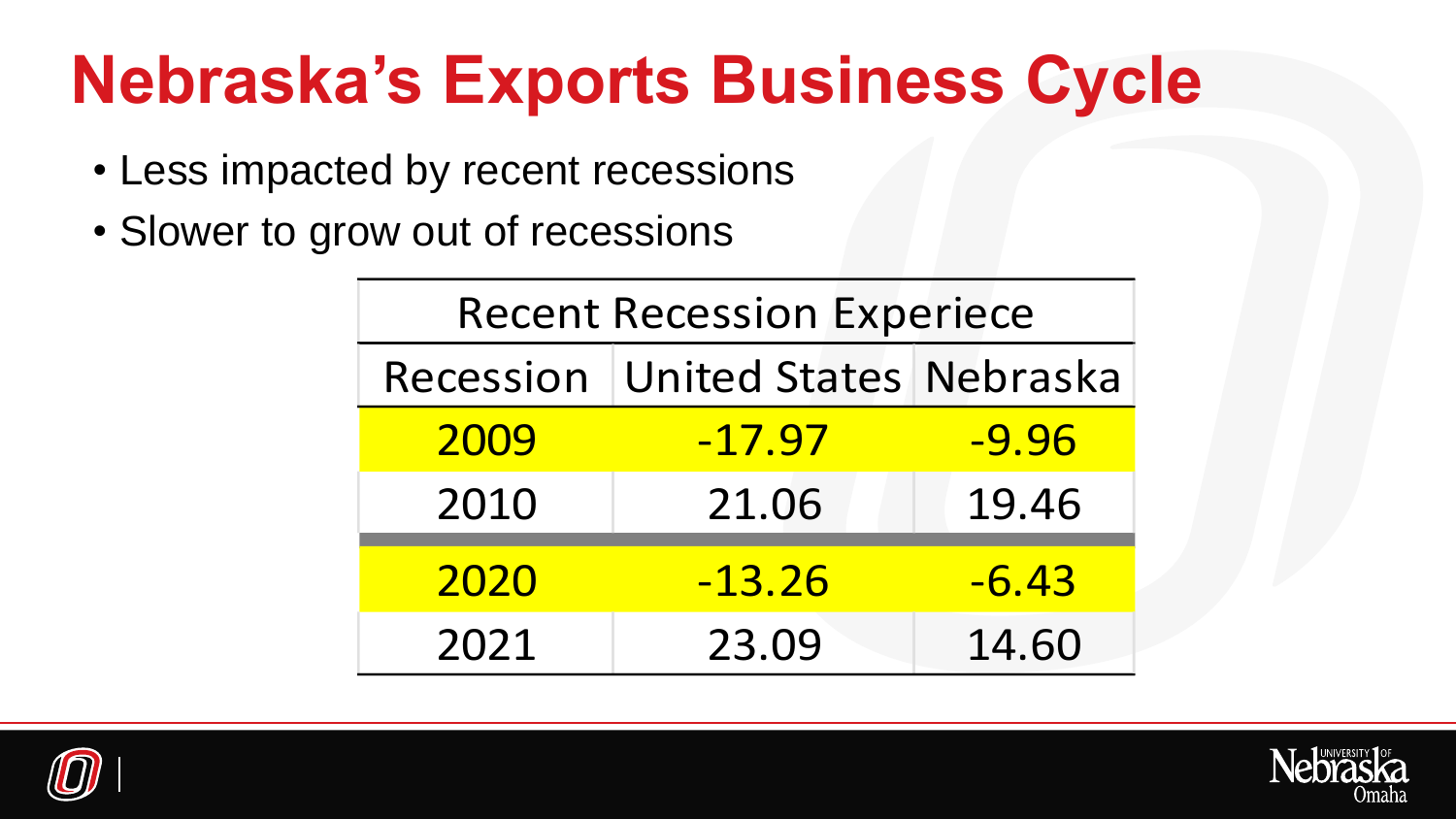# **Nebraska's Largest Export Commodities**

- Main commodity exported is Processed and Packaged Food Products
- Gains in Pesticides & Fertilizers, Medical Equipment, & Grains





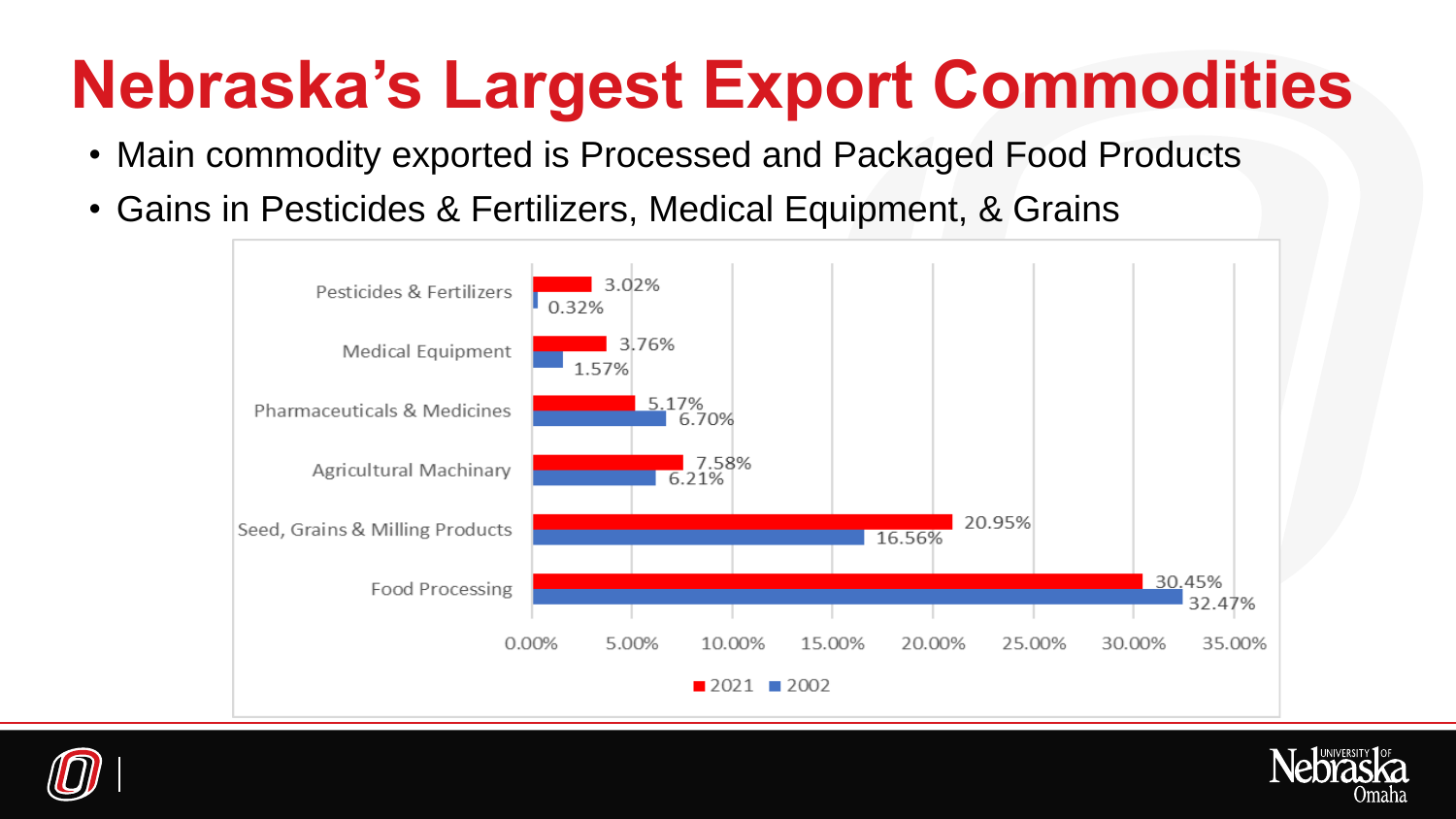#### **Nebraska's Largest Export Destinations**

- Mexico and Canada are top destinations
- China's share has grown substantially, Japan's has fallen





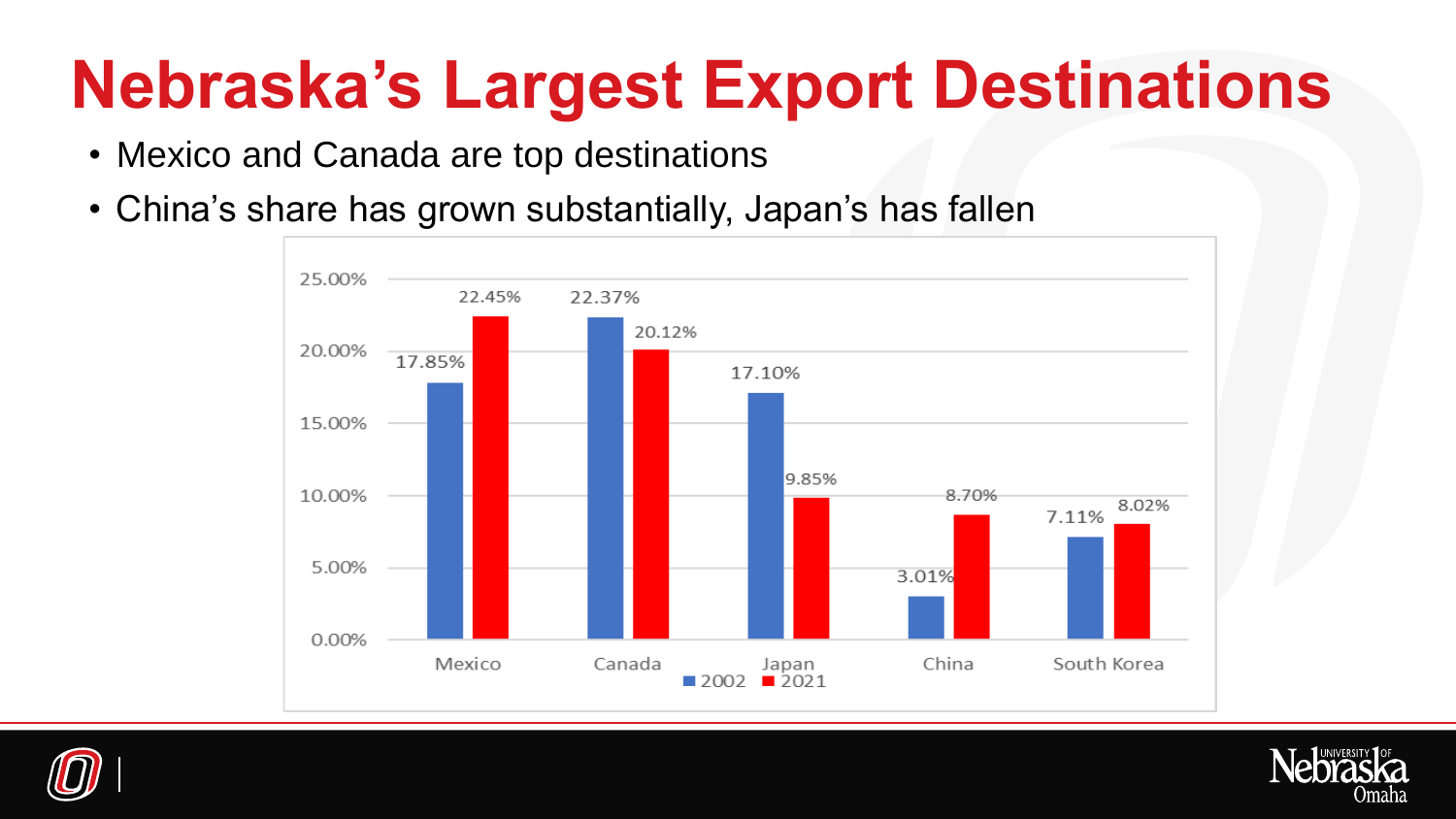#### **Slowdown in Economic Growth**

- Slower inflation-adjusted GDP growth in major trading partners since 2010
- Significant slow-down in China

| <b>Average Annual Growth</b> |           |           |  |  |
|------------------------------|-----------|-----------|--|--|
|                              | 2000-2010 | 2011-2021 |  |  |
| <b>Mexico</b>                | 1.46      | 1.47      |  |  |
| Canada                       | 2.94      | 1.64      |  |  |
| Japan                        | 0.57      | 0.51      |  |  |
| China                        | 10.55     | 6.67      |  |  |
| South Korea                  | 4.67      | 1.84      |  |  |





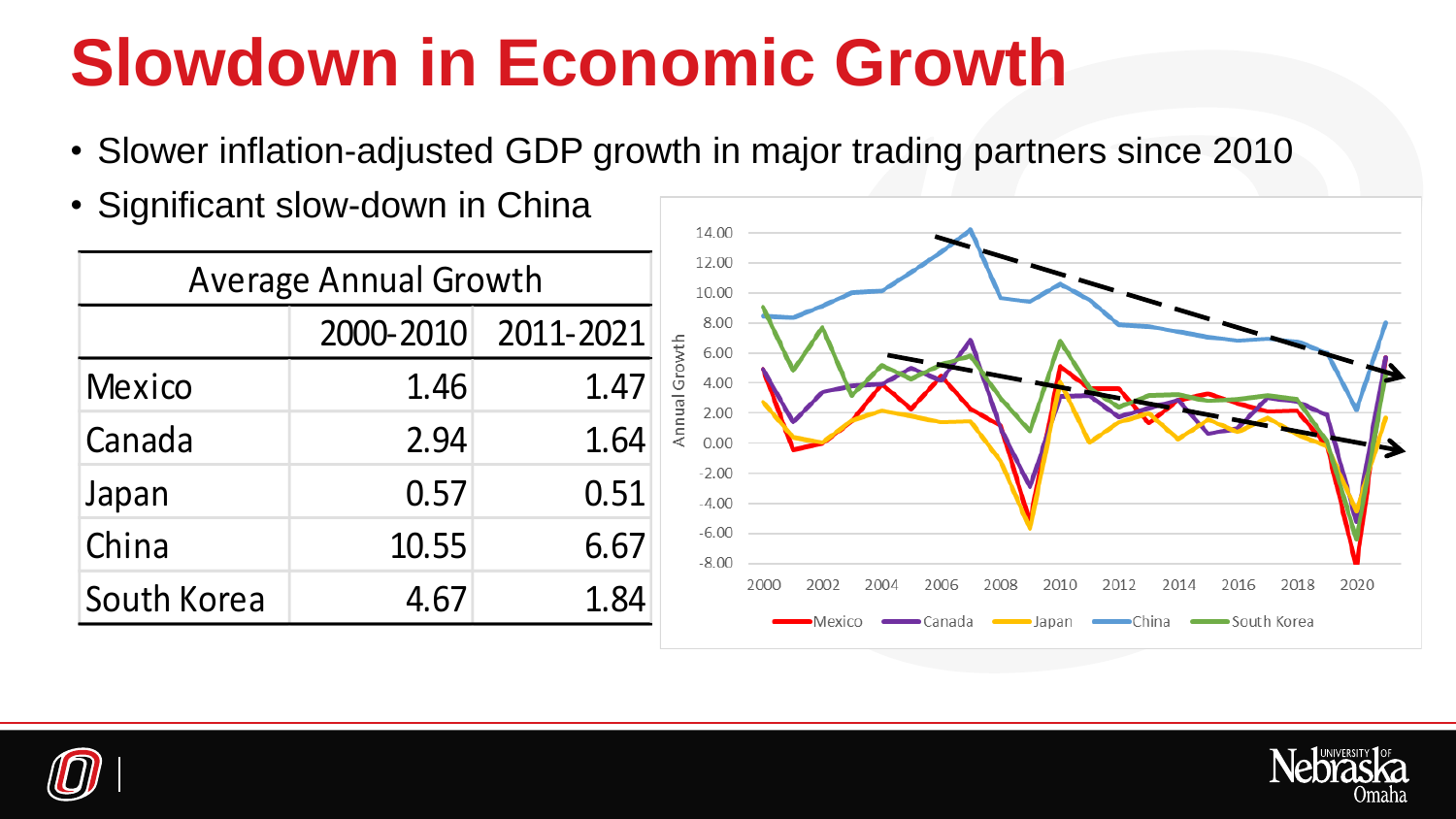# **Challenges Facing Nebraska Businesses**

- Labor Force
- •Energy (Fuel) prices
- •Slower anticipated economic growth of Nebraska's trading partners
- •General inflation and risk of recession worldwide



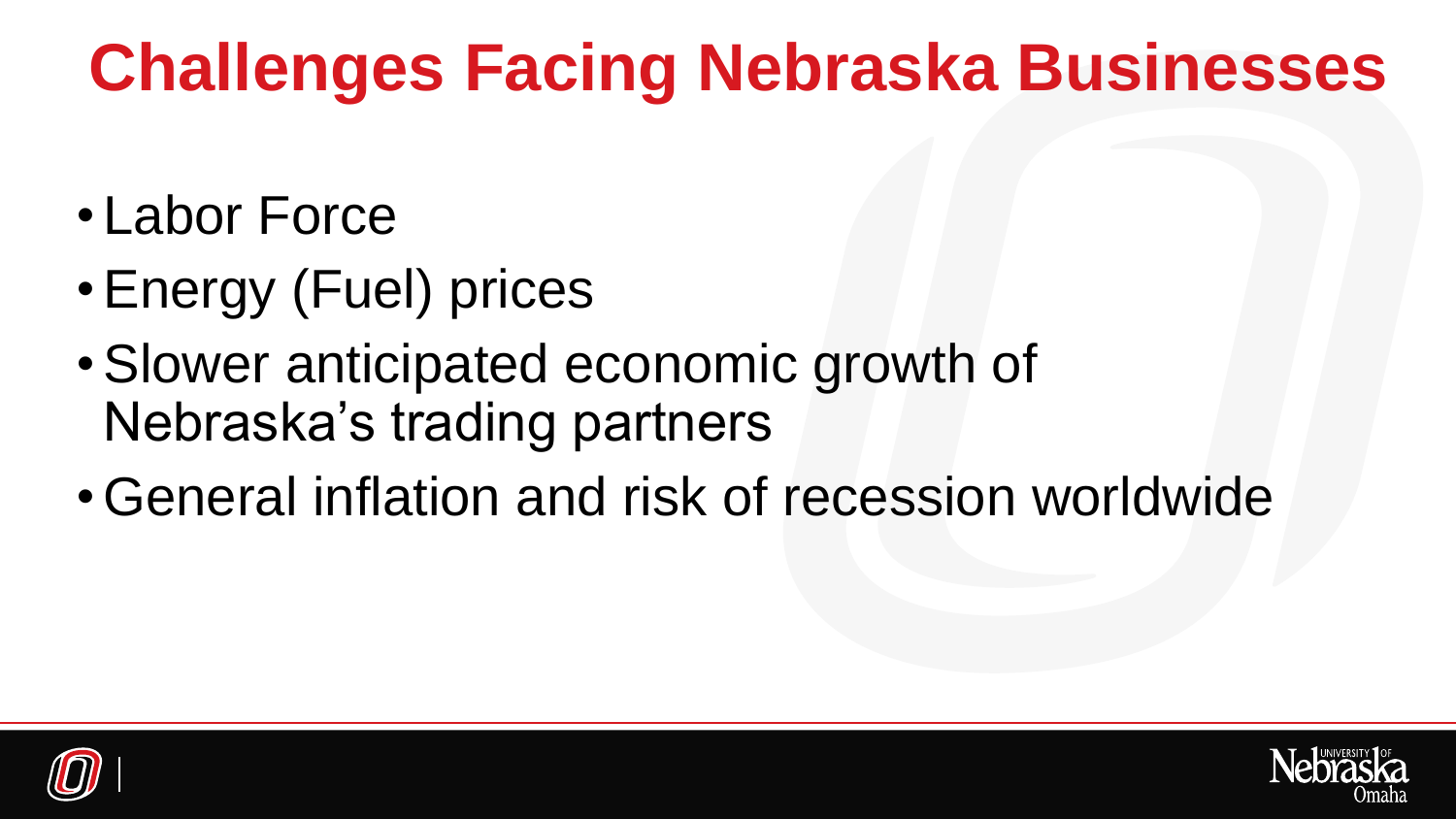#### **Job Openings Relative to Jobs Available**

- Vacancy Rates have been on the rise statewide since 2010
- Across all sectors…





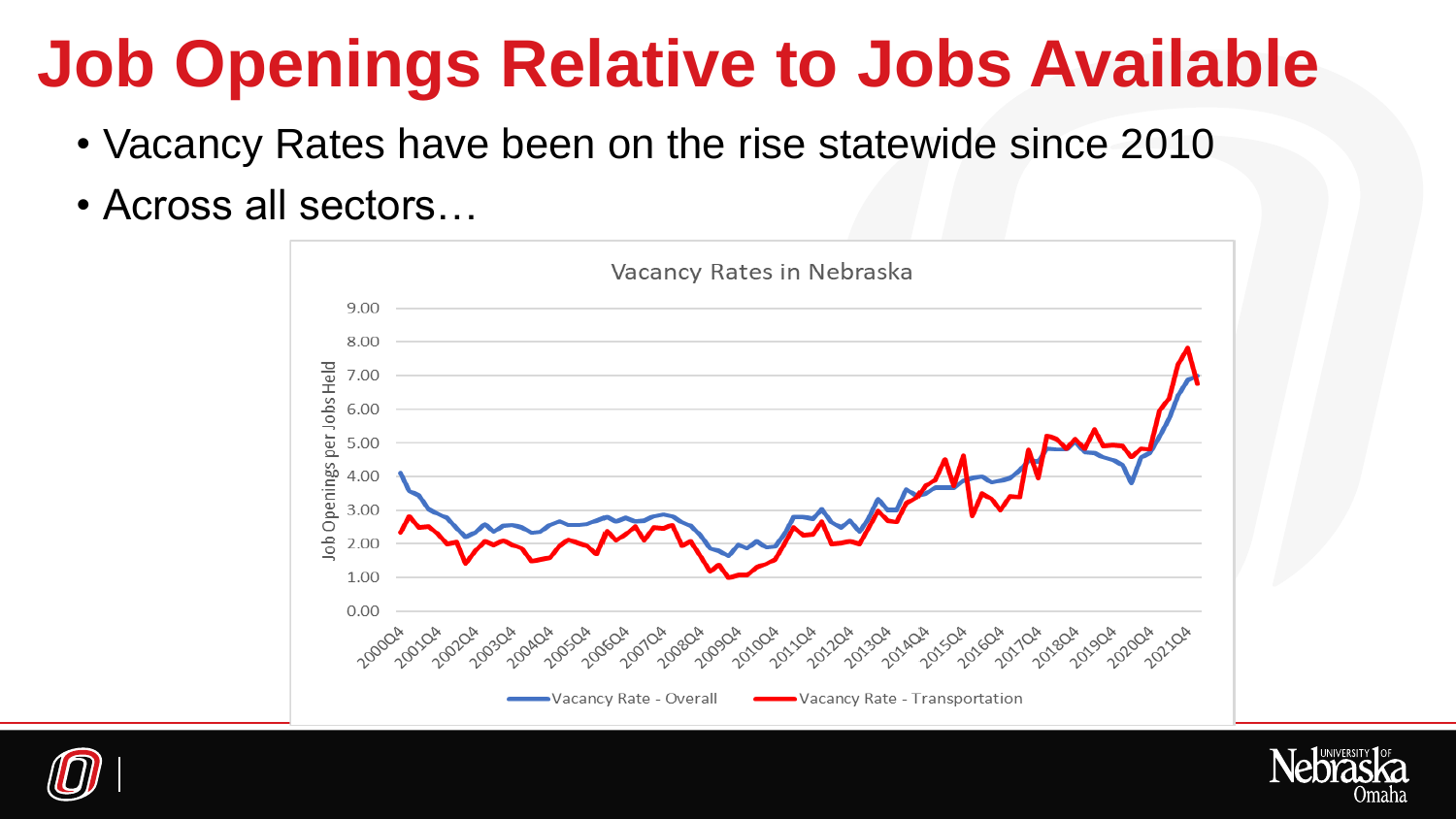#### **Long-term: Skills Demanded in Short Supply**

- Skill mismatch is a possible reason why demand for certain skills exceed supply for a long time
- 2009-2022, long duration in
	- Education
	- Financial Services
	- Health Services
	- Durable Goods Manuf.
	- Wholesale
	- Transportation

| <b>Sector</b>                      | <b>Number of Quarters</b><br><b>where Openings</b><br>exceeded Hires by 25%<br>or more |
|------------------------------------|----------------------------------------------------------------------------------------|
| Education                          | 56                                                                                     |
| <b>Finance and Insurance</b>       | 49                                                                                     |
| <b>Health Services</b>             | 44                                                                                     |
| <b>Information Services</b>        | 33                                                                                     |
| <b>Wholesale Trade</b>             | 20                                                                                     |
| <b>Durable Goods Manufacturing</b> | 16                                                                                     |
| <b>Transporation Services</b>      | 15                                                                                     |
| Source: BLS Jolt Survey            |                                                                                        |



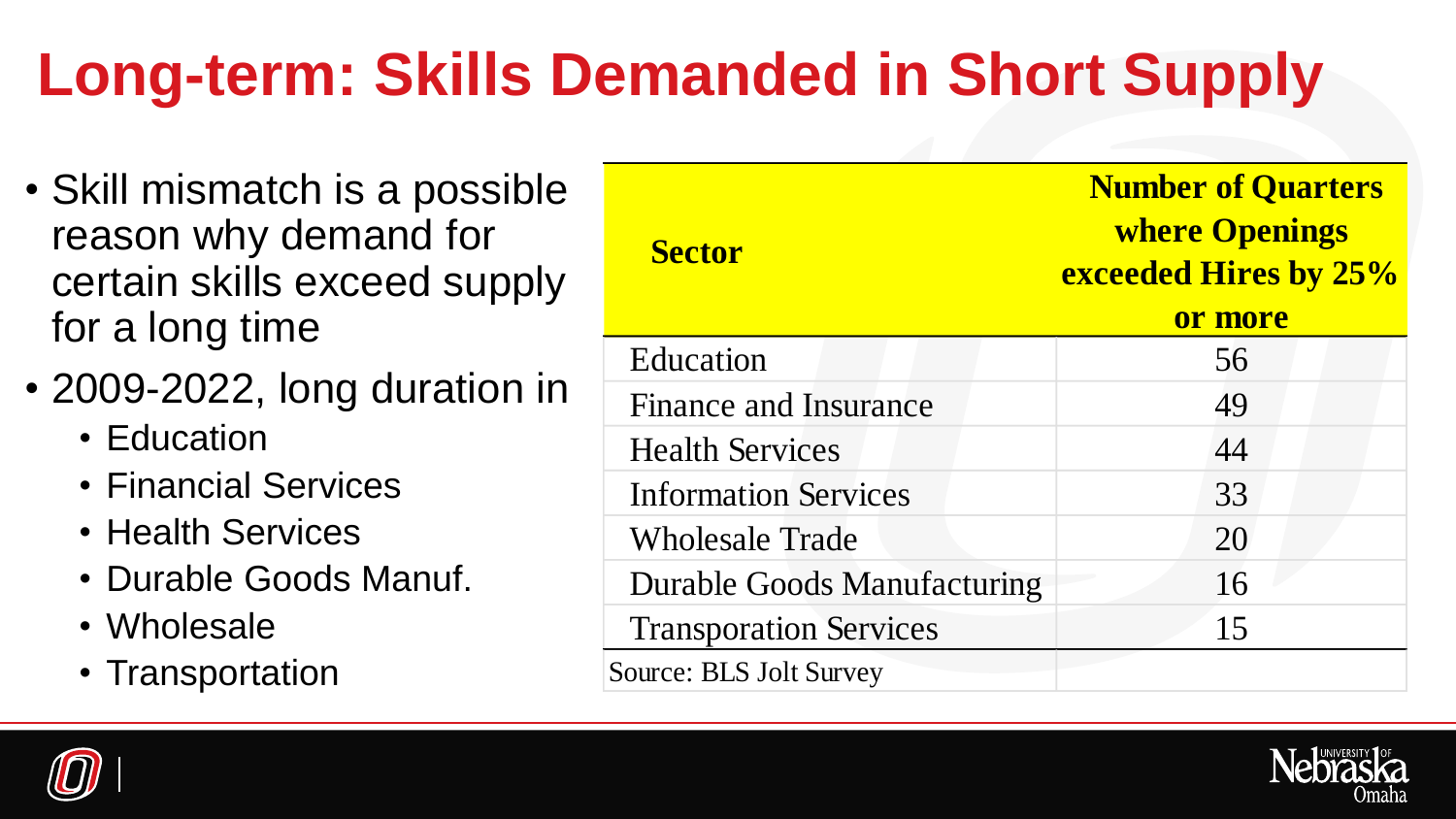#### **Nebraska's Challenge: Demographics**

- Nebraska's population is aging
- Younger Cohorts are shrinking





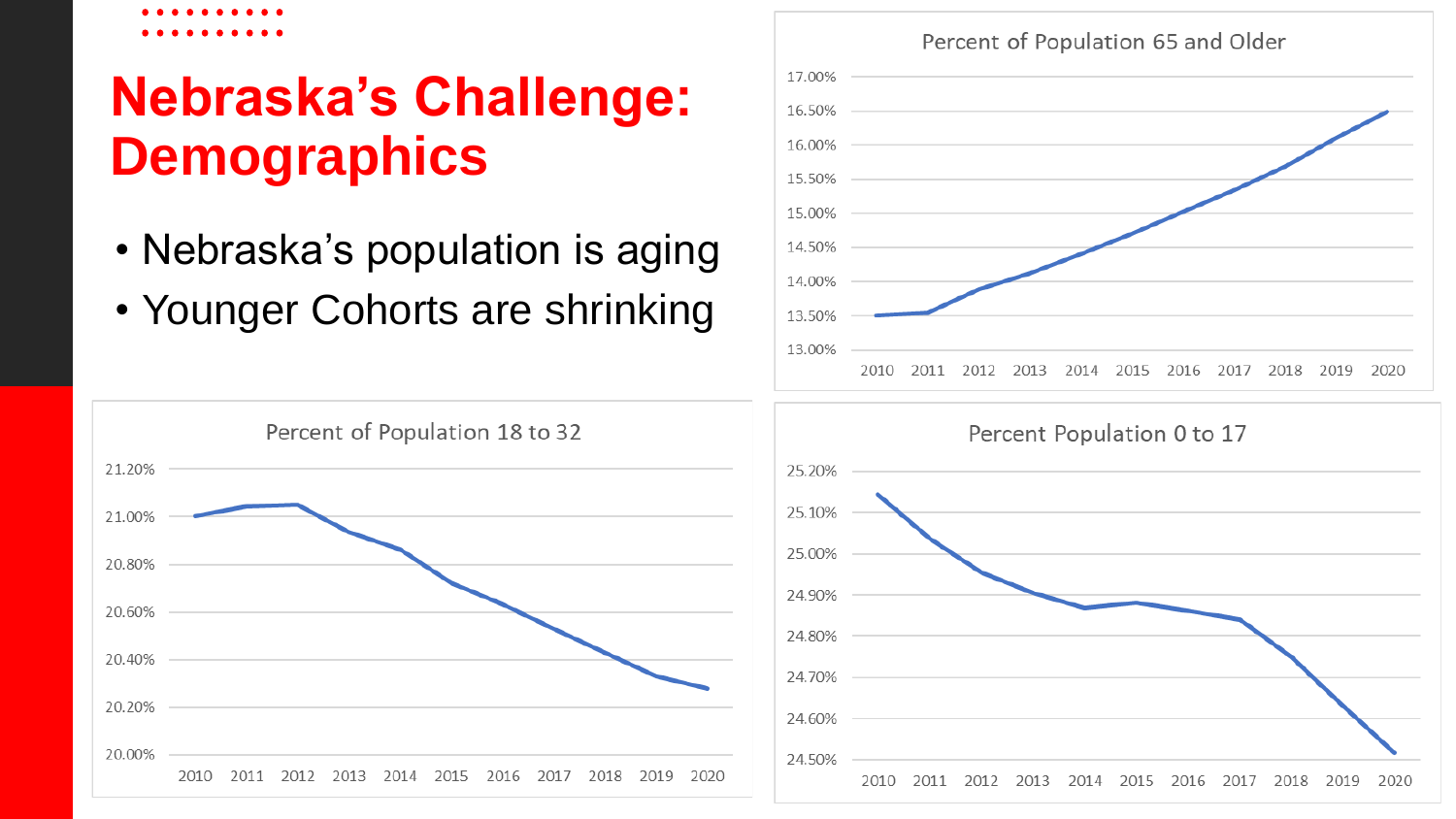#### **Labor Force Participation Rate in Decline**

- In decline since 2004
- Some rebound since historic low during 2020





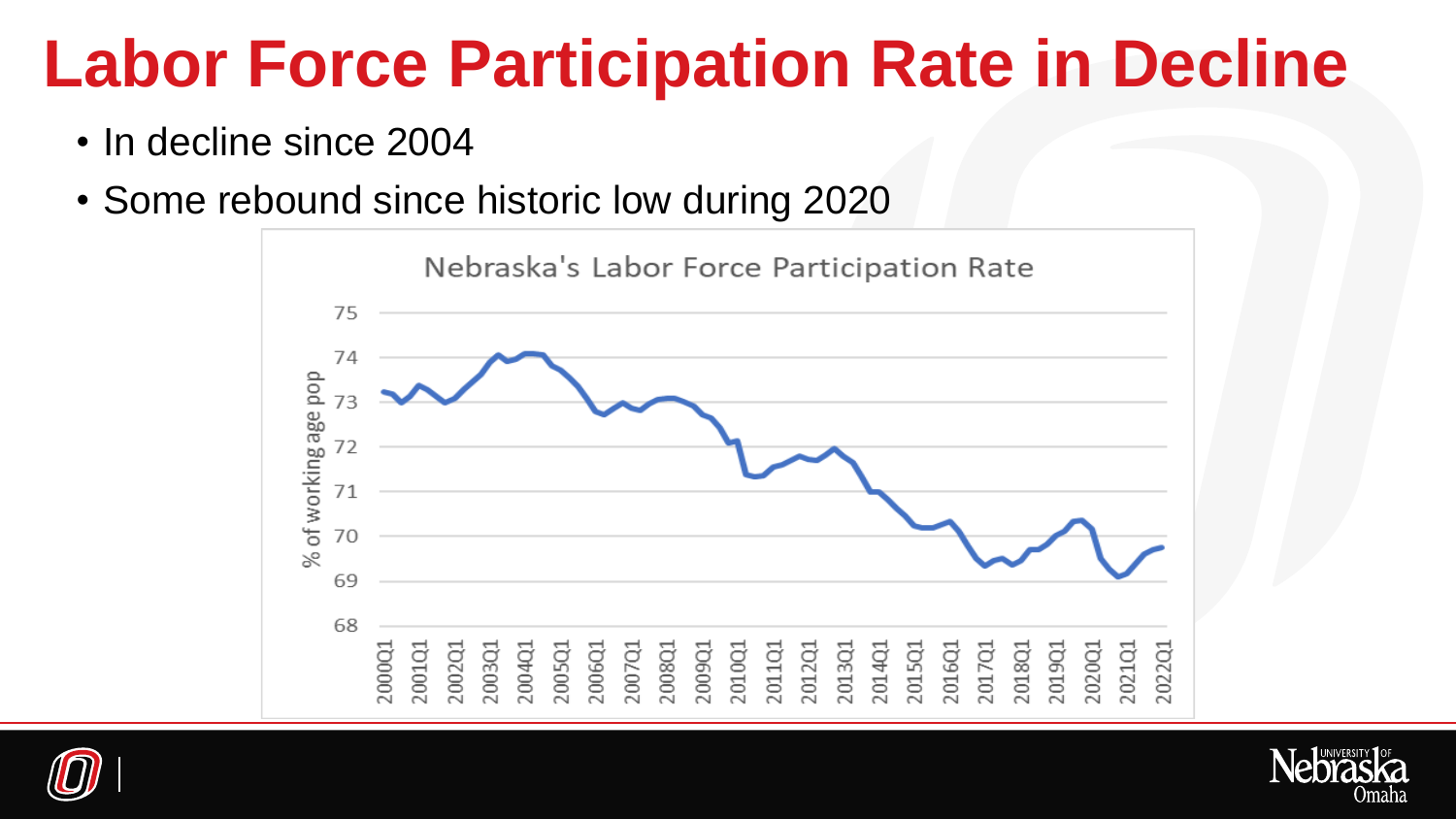#### **Possible "short-term?" Reason for Vacancies: Multiple Job holders Perhaps Declining**

- Nebraska has a high number of individuals holding more than one job
- This had contributed to the high participation rates
- Since 2019, that percentage has generally declined
- It's unclear if this is a trend





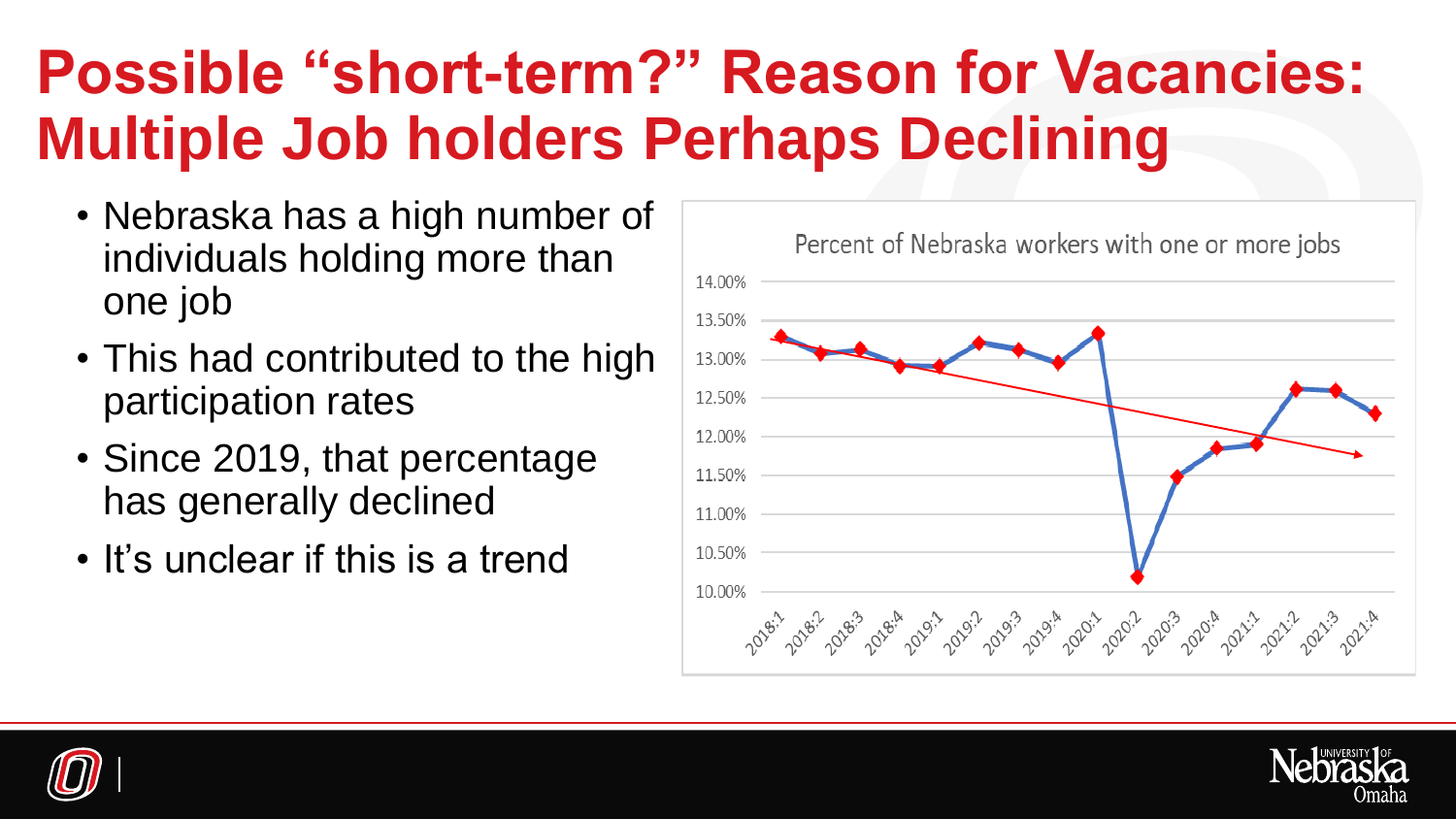#### **Fuel Prices Likely to Remain High Short Term**

- US Dept. of Energy Forecast\*
- Assuming:
	- Prices peak in 2022:3
	- Economic growth slows
	- Energy markets stabilize around a "new" normal
- If hostilities escalate and world production is disrupted further
	- Prices could stay higher





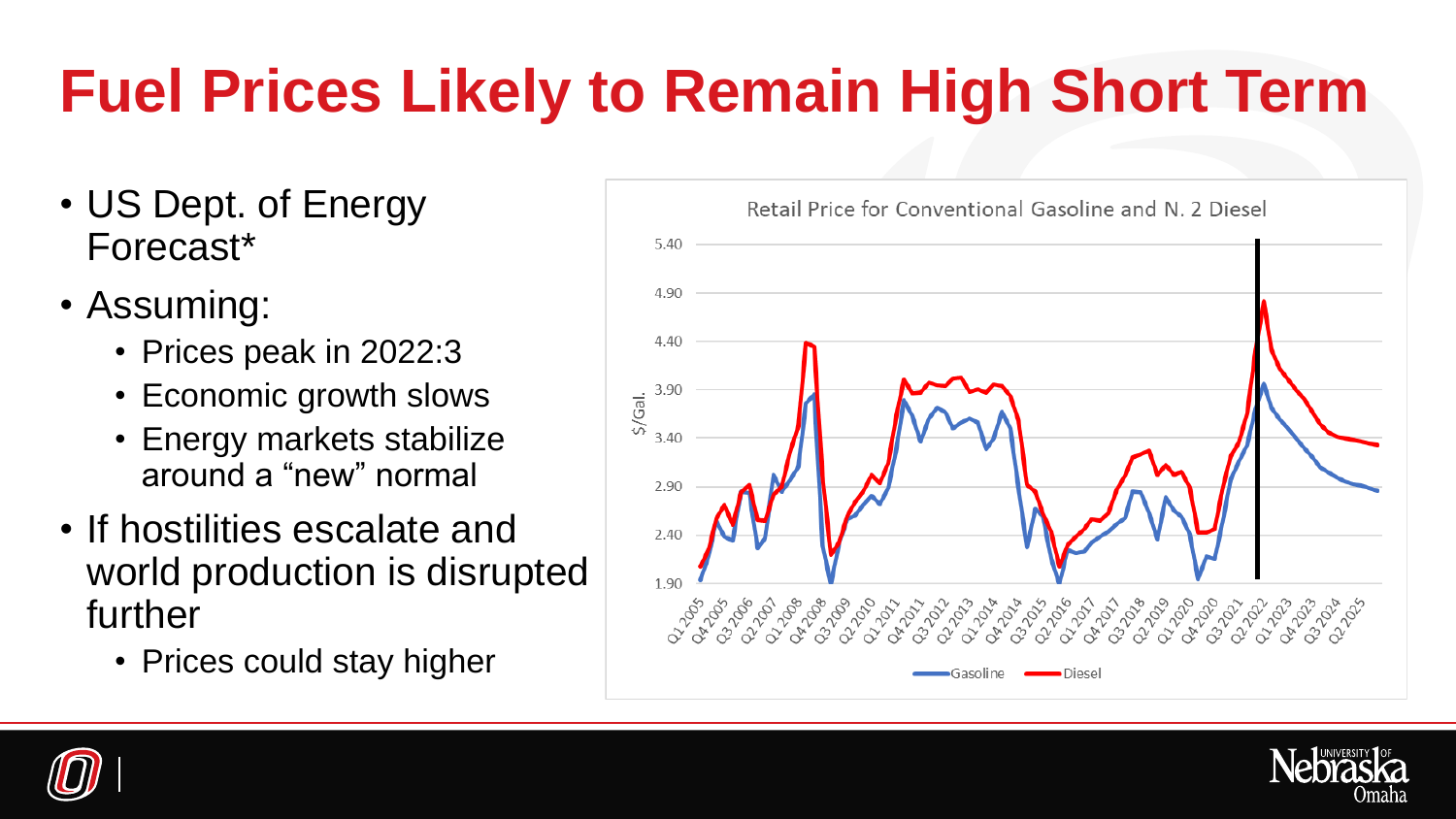# **General Inflationary Concerns**



• General inflation **outpacing** wage growth

- Inflation is being driven by supply shocks
	- Supply chain disruption
	- War in Ukraine
- Concern: Consumer spending (66% of GDP) declines



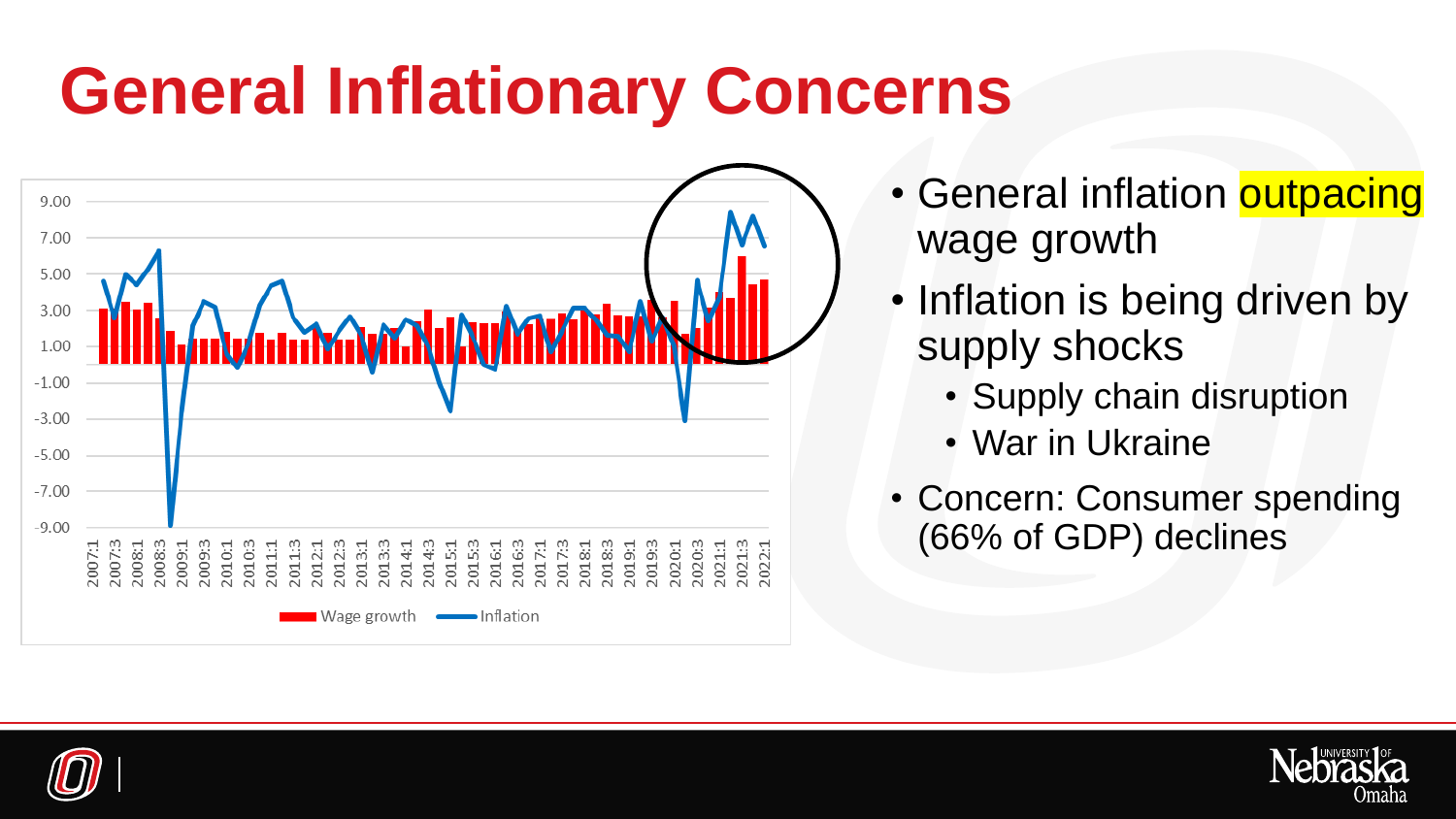#### **Monetary Authorities will Act to Slow Inflation**

#### • Increasing interest rates

- Slows economic growth (reduces demand)
- Slow housing market, business investment, etc.
- Results in lower inflation but slower overall economic growth









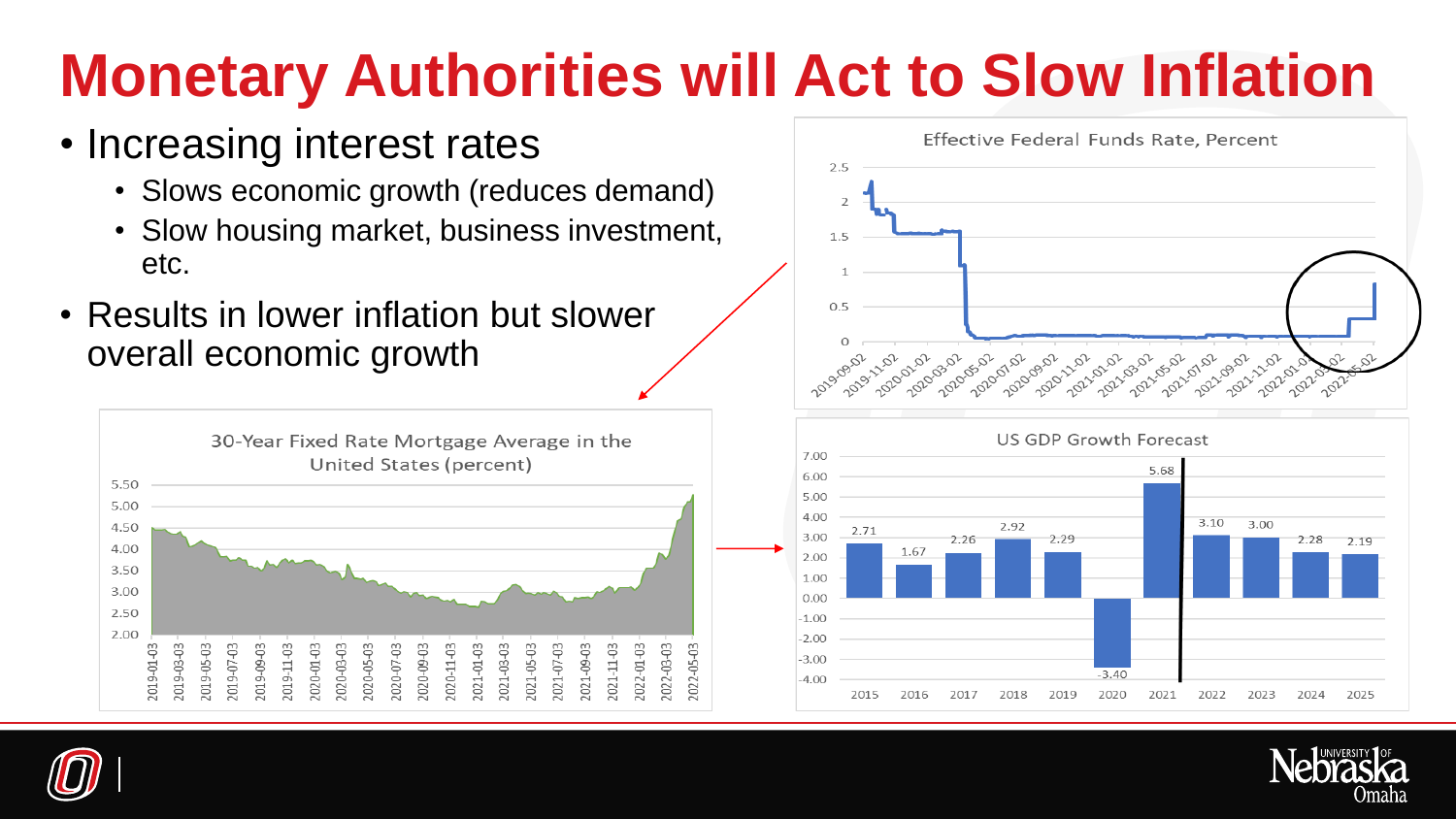#### **Economic Growth Forecast for Nebraska's Trading Partners**

- World Bank Forecasts (January 2022)
- Slower GDP growth expected for all major trading partners
- Pre-Ukraine

lower

- Pre China lockdown
- Growth (particularly in China) will likely be





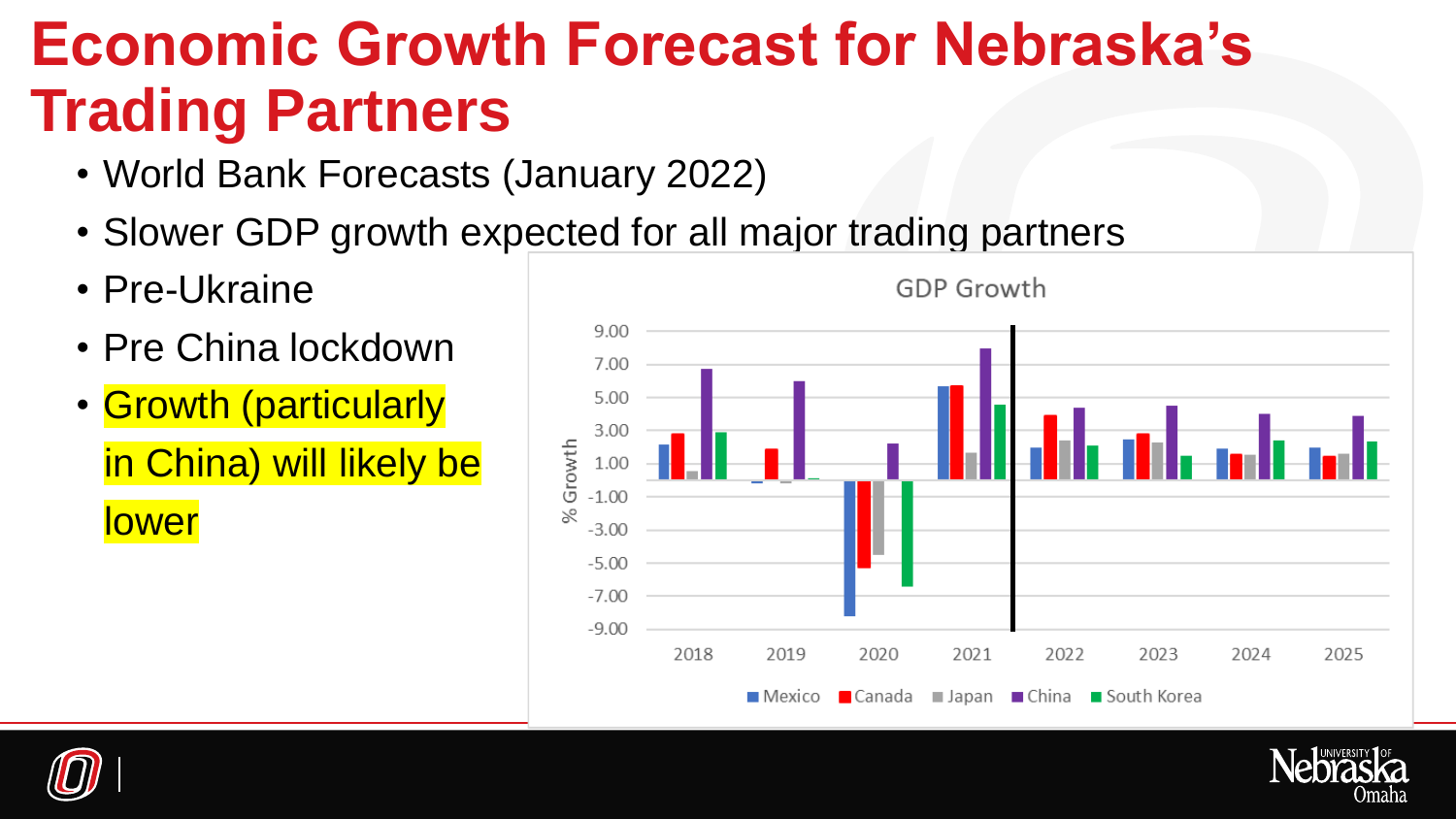#### **Exchange Rates Should Help US Exports**

- US exports should be a little bit cheaper
	- The Economy Forecast Agency (EFA)





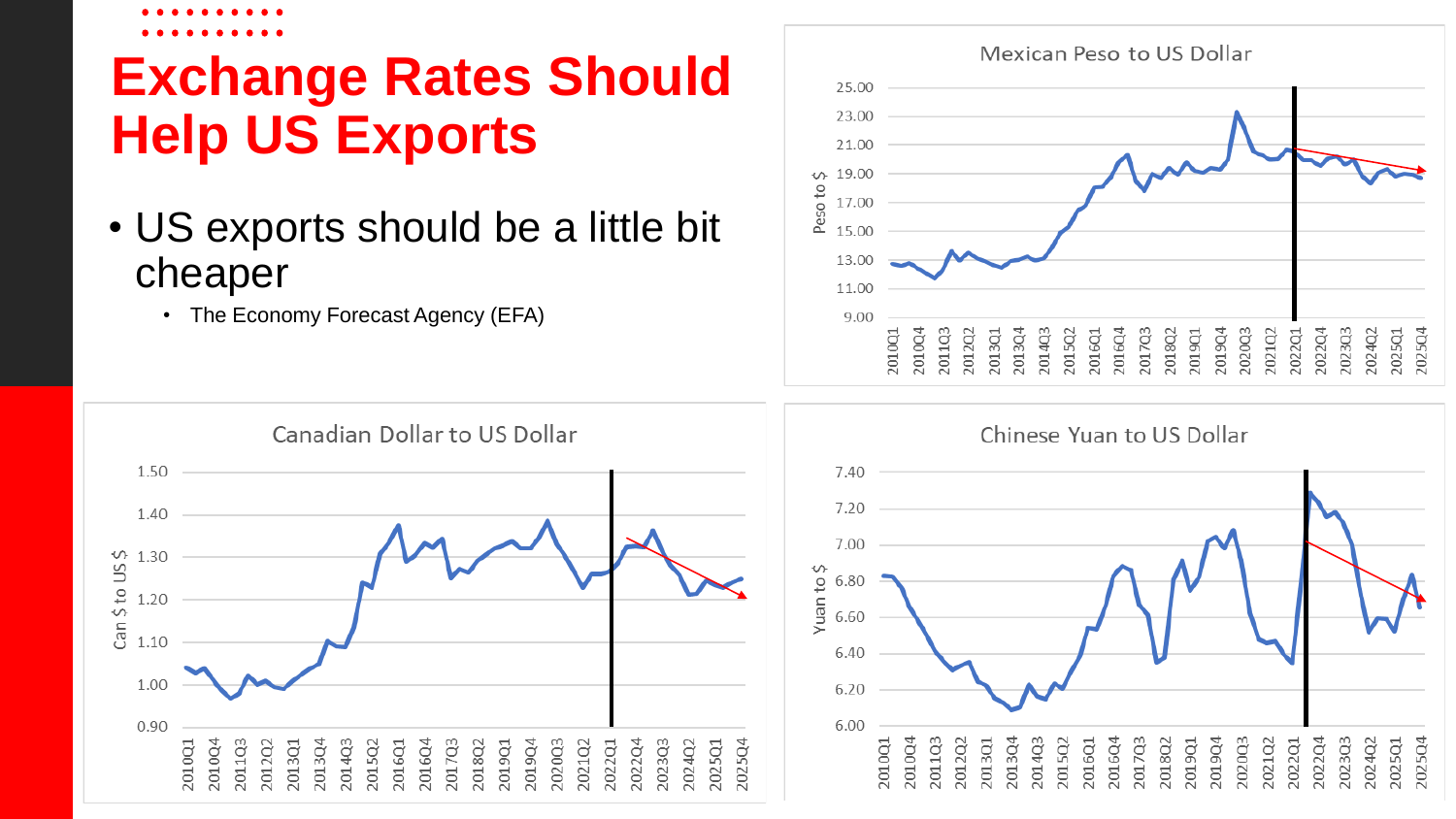#### **Nebraska's Export Yearto-Date, Through March**

| Nebraska Year-to-Date Merchandise Trade Exports |                                         |           |           |  |  |
|-------------------------------------------------|-----------------------------------------|-----------|-----------|--|--|
| (through March)                                 |                                         |           |           |  |  |
| Partner                                         | Annual change Year-to-date Year-to-date |           |           |  |  |
|                                                 | 2020-2021                               | 2020-2021 | 2020-2022 |  |  |
| World                                           | 14.60%                                  | 2.31%     | 9.60%     |  |  |
| Canada                                          | 20.92%                                  | $-1.13%$  | 32.72%    |  |  |
| <b>Mexico</b>                                   | 9.69%                                   | 9.51%     | $-10.35%$ |  |  |
| China                                           | 54.72%                                  | 38.22%    | 48.21%    |  |  |
| South Korea                                     | 7.04%                                   | $-17.43%$ | 0.61%     |  |  |
| Japan                                           | 60.83%                                  | 40.40%    | 39.18%    |  |  |

- Year-to-Date Merchandise Trade Looks Good
	- World: up 9.60%
	- Canada: up 33.0%
	- Mexico: down 10.35%
	- China: up 48.21%
- However, momentum likely to slow
	- China in lockdown
	- Conflict and Fuel Costs
	- Canada also experiencing inflation

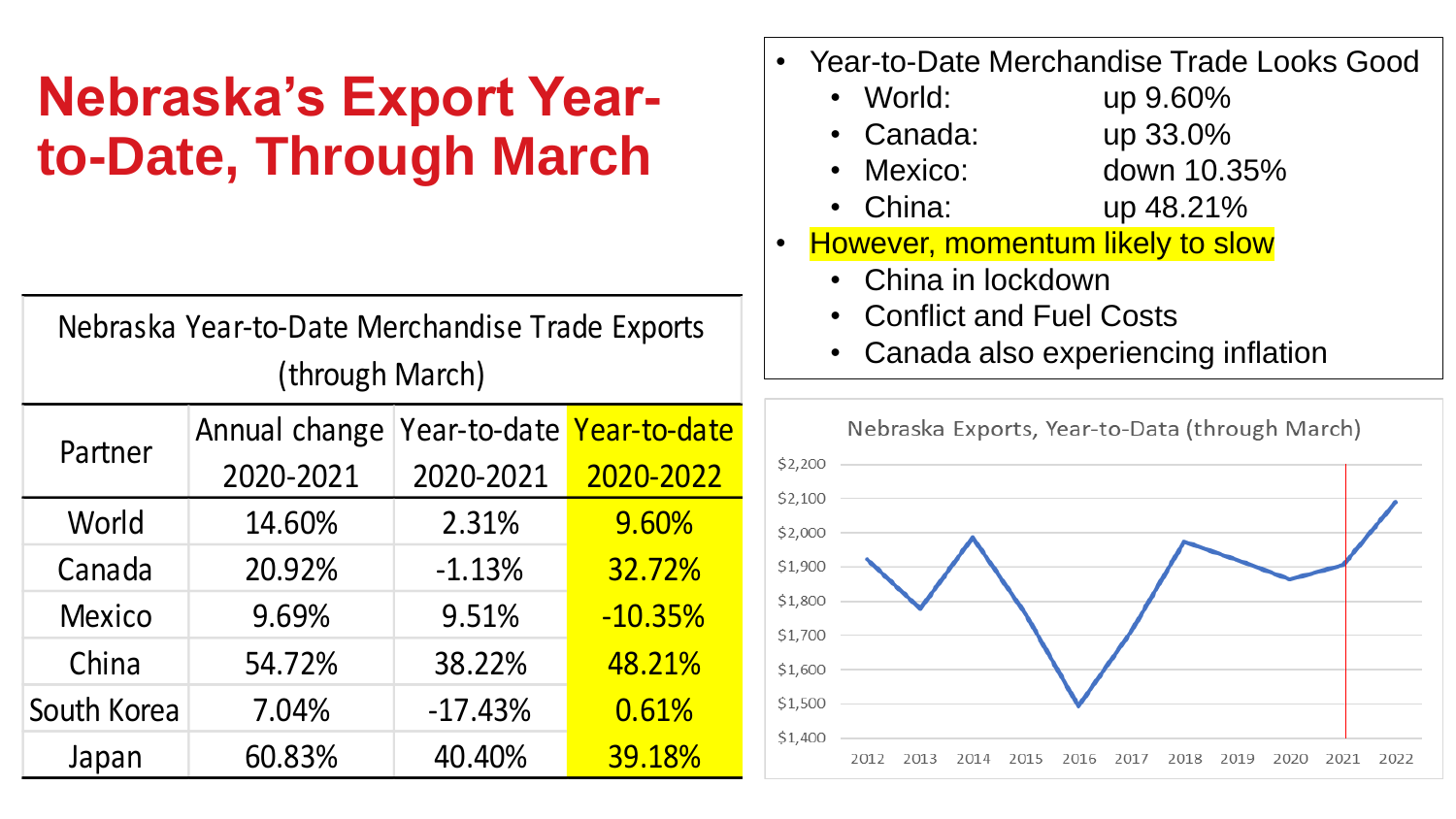# **Nebraska's Export Outlook**

- Given slower GDP growth from trading partners:
- Given higher transportation costs:
	- 2022 is likely to fall from \$8 bil. to \$7.8 bil. (2% decline)
	- Grow steadily to \$8.6 bil. by 2025
- Assumes:
	- Inflation is kept under control and recession can be avoided





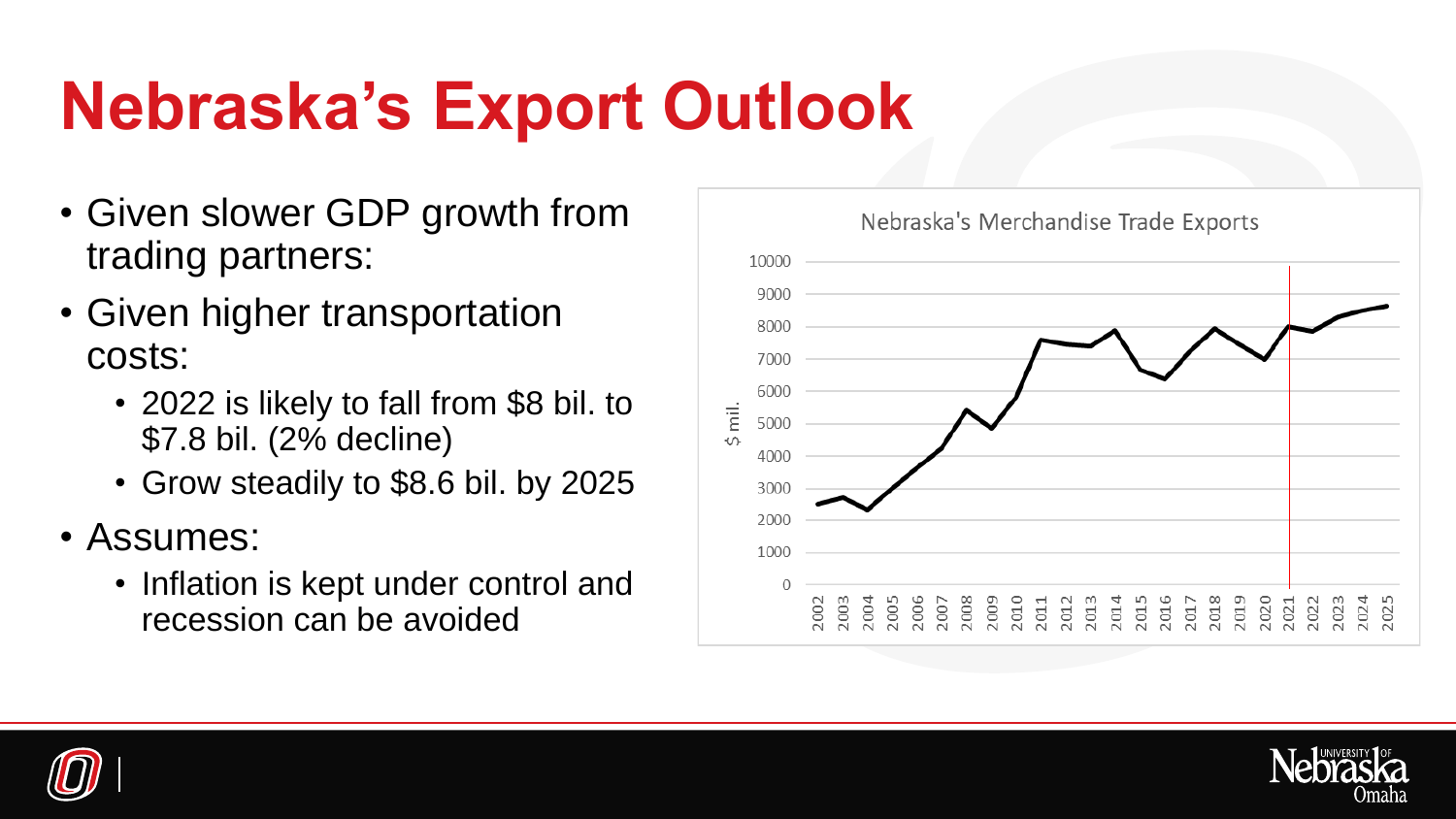# **Nebraska's Export Outlook - Alternative**

- Suppose China's 2022 growth rate slows to 2.2%
	- This is its 2020 growth
- Suppose Canada and Mexico enter a recession due to inflationary pressure
	- Each falling about 1% in 2022
- Nebraska's exports could
	- Decline to \$7.2 bil. (9% decline)
	- Will recover to long term trend by 2024